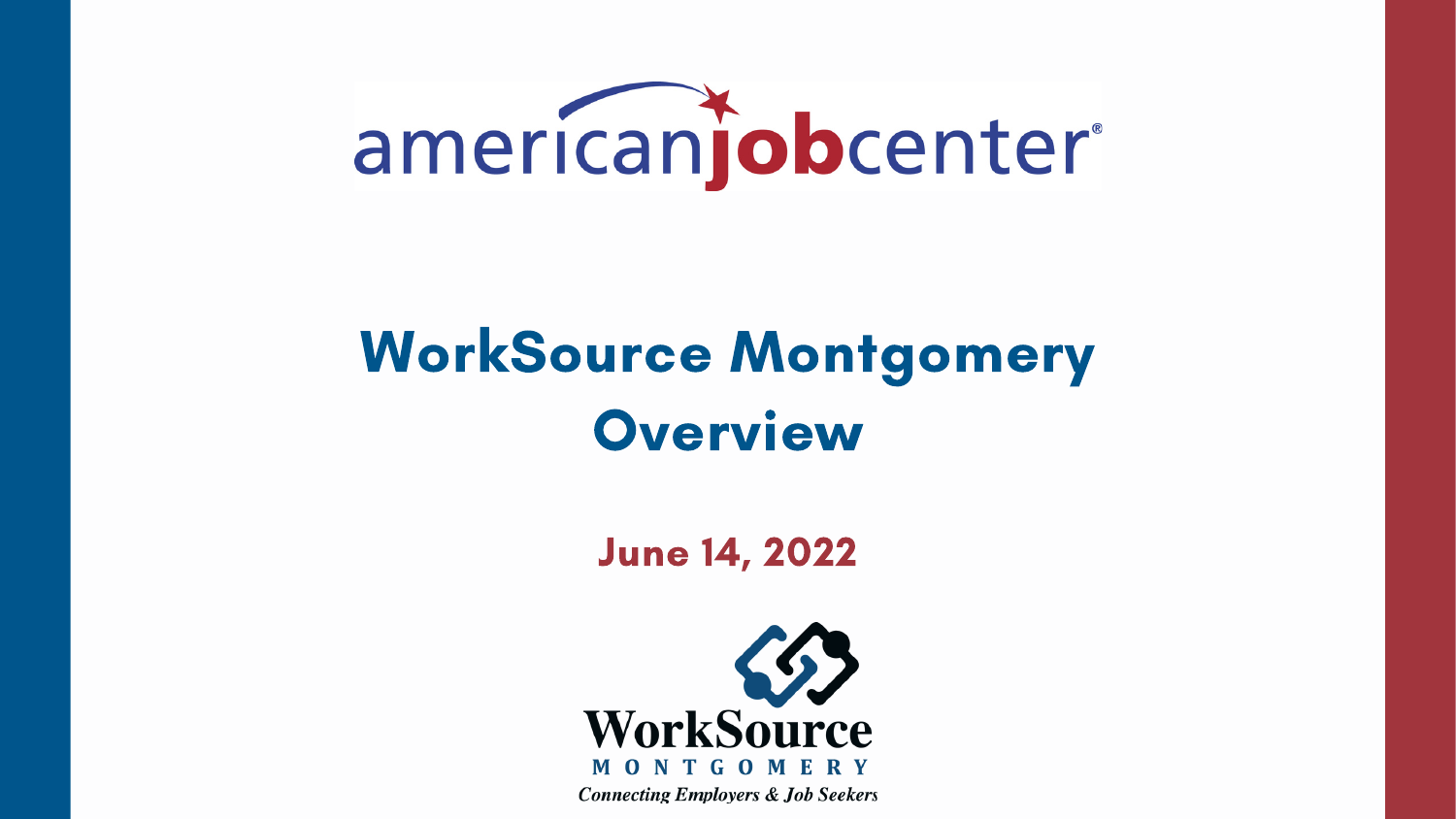11510 Georgia Ave., First Floor Wheaton, MD 20902

## WHEATON

### AMERICAN JOB CENTER

(301) 929-6880

### PHONE

12900 Middlebrook Road, First Floor Germantown, MD 20874

# Our locations...

## GERMANTOWN

### AMERICAN JOB CENTER

(240) 406-5485

## PHONE

Wheaton@

### EMAIL

Germantown@

worksourcemontgomery.com

## EMAIL

3300 Briggs Chaney Road Silver Spring, Maryland 20904

worksourcemontgomery.com worksourcemontgomery.com

## EAST COUNTY H.I.R.E. CENTER

(240) 777-8412

### PHONE

Eastcounty@

## EMAIL

22880 Whelan Lane Boyds, Maryland 20841

A proud partner of the americanjobcenter network

## MONTGOMERY COUNTY CORRECTIONAL FACILITY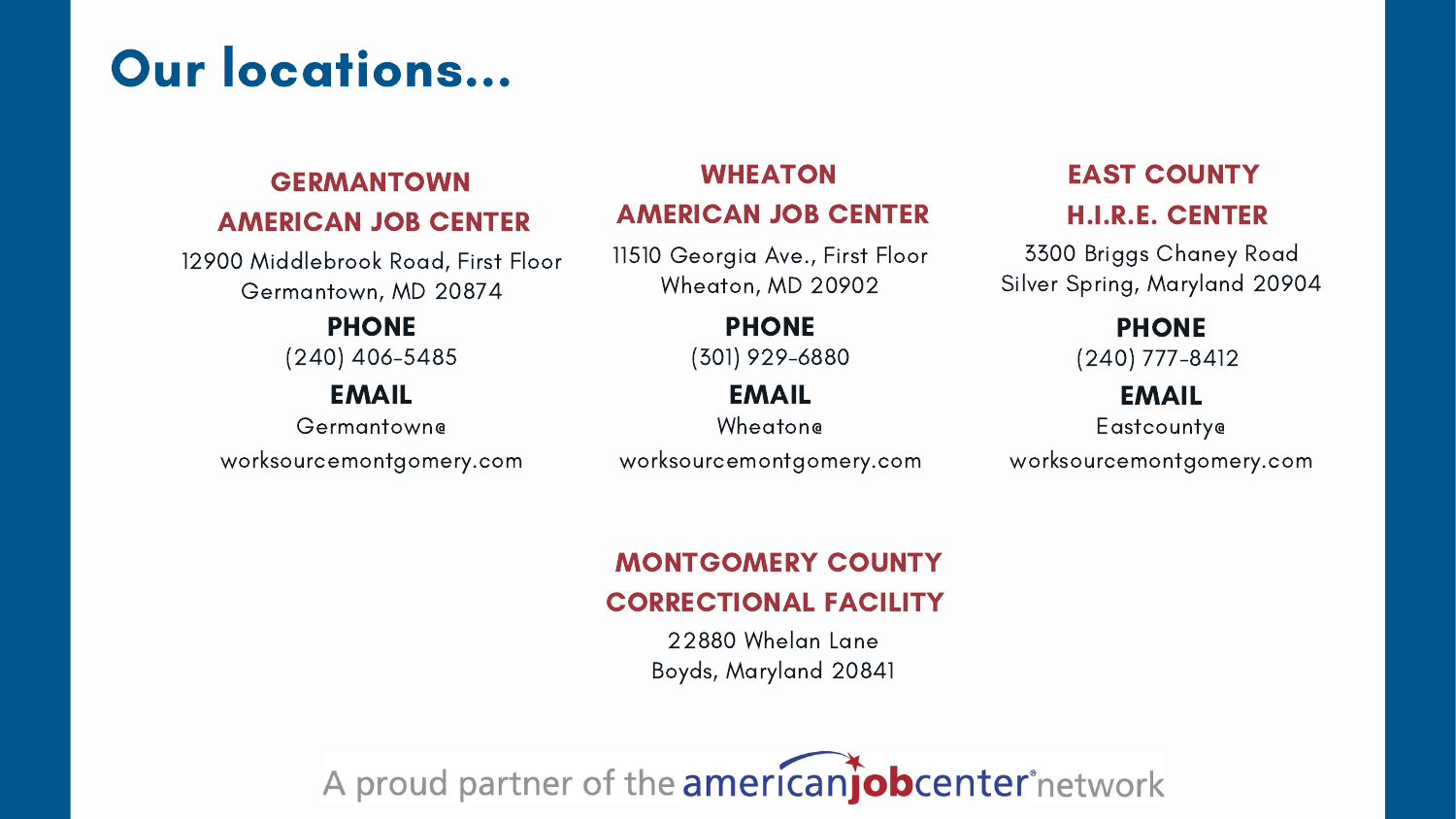# JOB SEEKER SERVICES

## Career Services Training Services

- Wraparound Case Management
- Employment Plan Development
- Occupational Skills Training
- **Support Services**
- Job Placement Assistance
- **Subsidized Employment**
- 12 Month Post-Employment Case
	- Management

A proud partner of the americanjobcenter network



## Access to Technology

- Labor Market Information
- Job Boards
- Professional Development Training
- Career & Aptitude Assessments
- **Hiring Events**
- Unemployment Information
- Referrals to Community Resources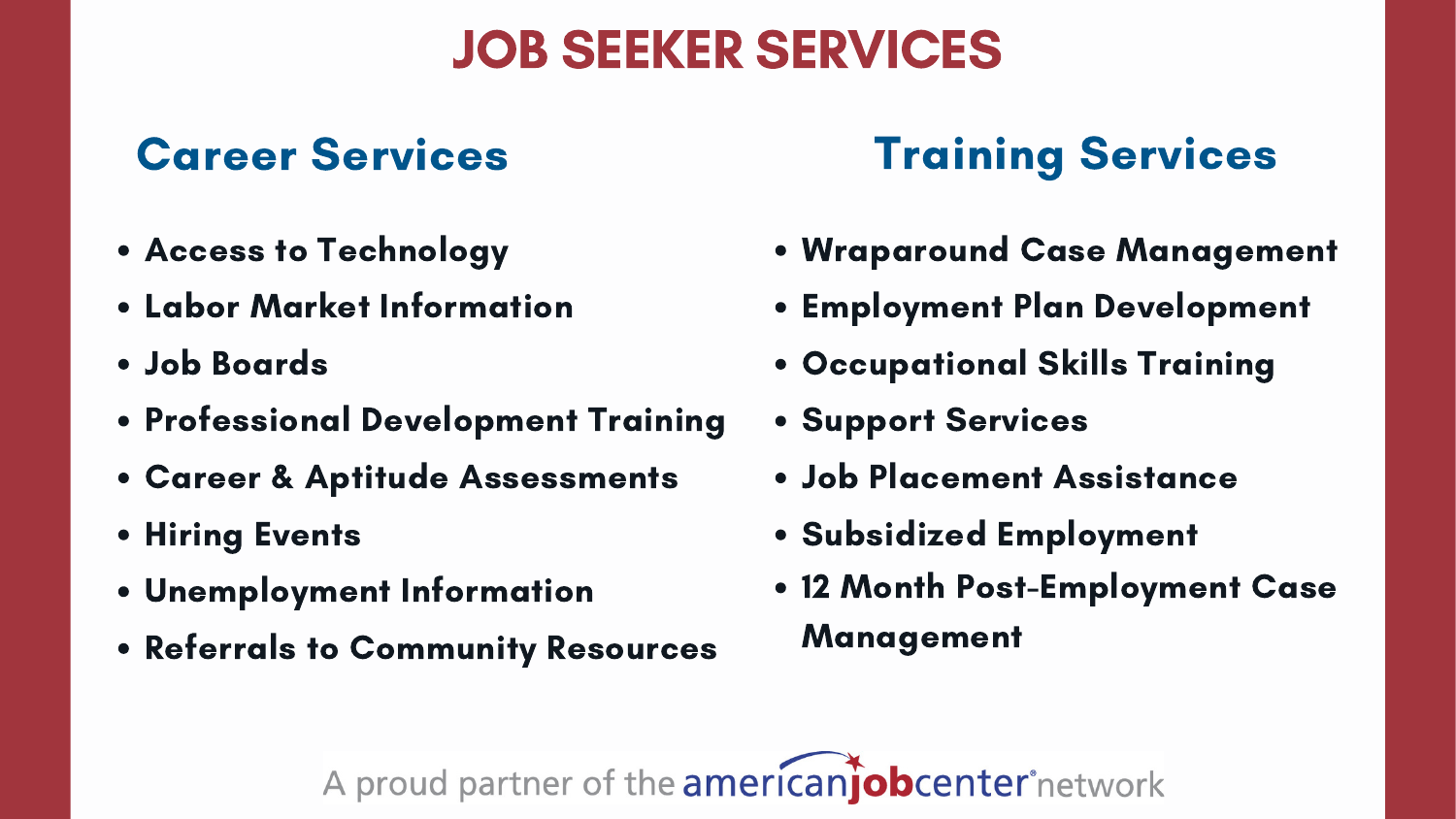## TARGET SERVICE POPULATIONS

**Homeless**

**Displaced Homemakers**







## **Single Parents**

**English Learners**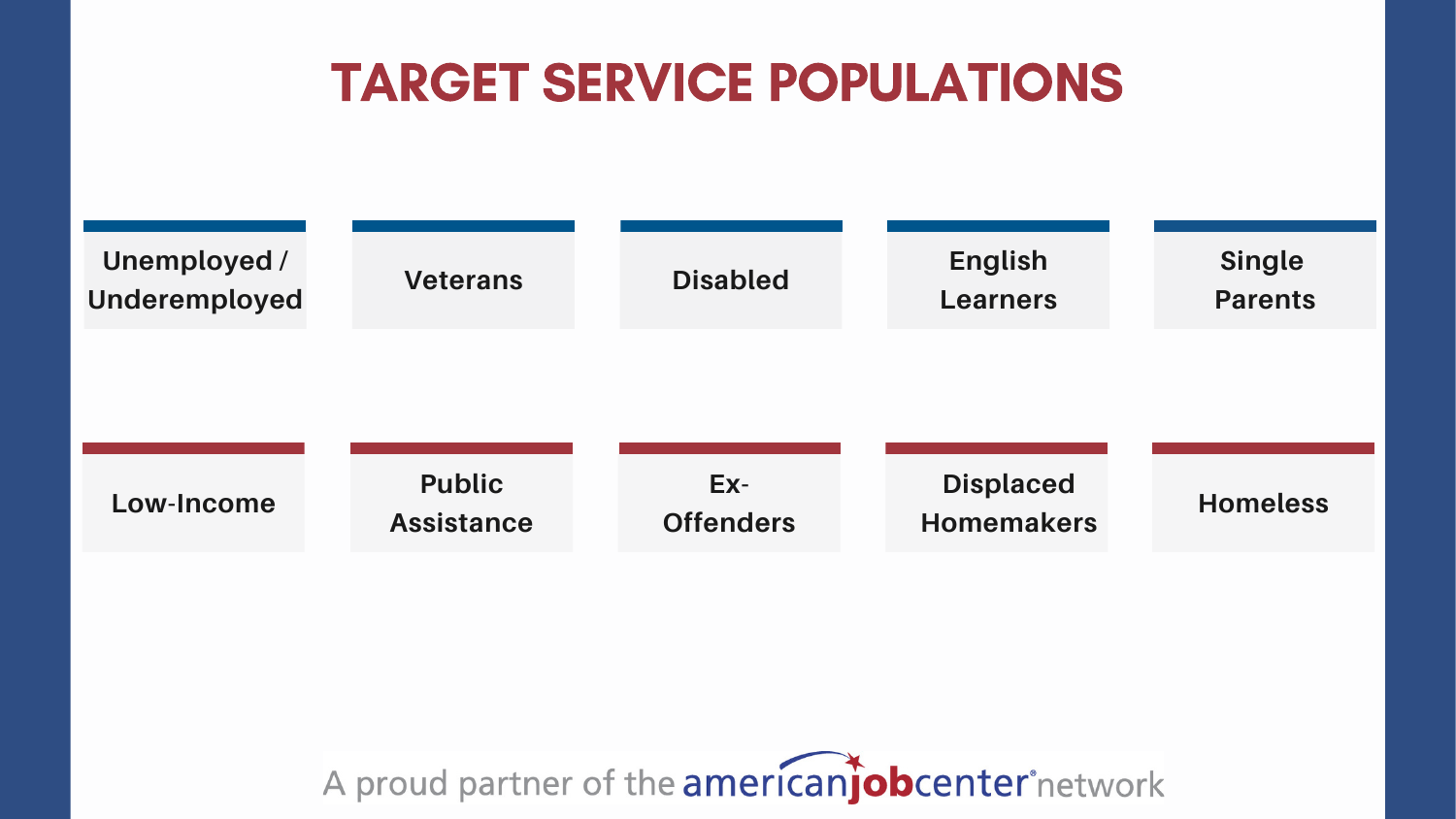## BUSINESS SERVICE TARGET INDUSTRIES

- **Based on a compilation of data, key industries are: Professional, Scientific, and Technical Services (focus on IT/Cybersecurity)**
	- **Biotechnology/Life Sciences**
	- **Healthcare & Social Assistance**
	- **Hospitality (including Retail, Accomodation, and Food Service)**
	- **Construction**
- **Other industries of emphasis include Childcare and Transportation**

A proud partner of the **americanjob center** network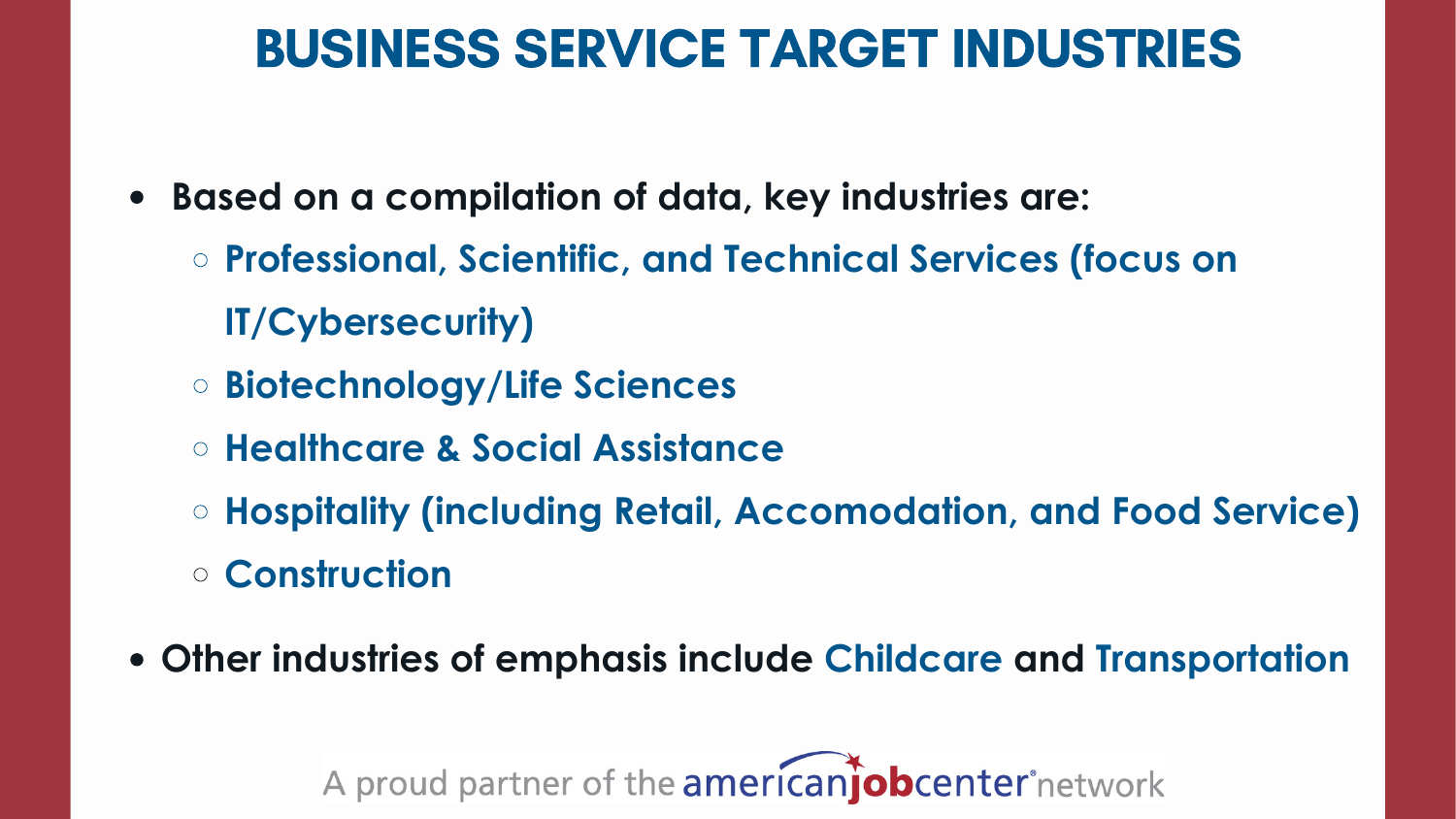## Access to State Job Board **• Hiring Event Coordination** Applicant Screening Labor Market Information Use of AJC Facilities HR Consulting e.g., Recruitment Strategies, & Retention Strategies Paid Work Experience On-the-Job Training • Incumbent Worker Training Customized Solutions e.g., Training

A proud partner of the americanjobcenter network

# BUSINESS SERVICES

## Core Services Intensive Services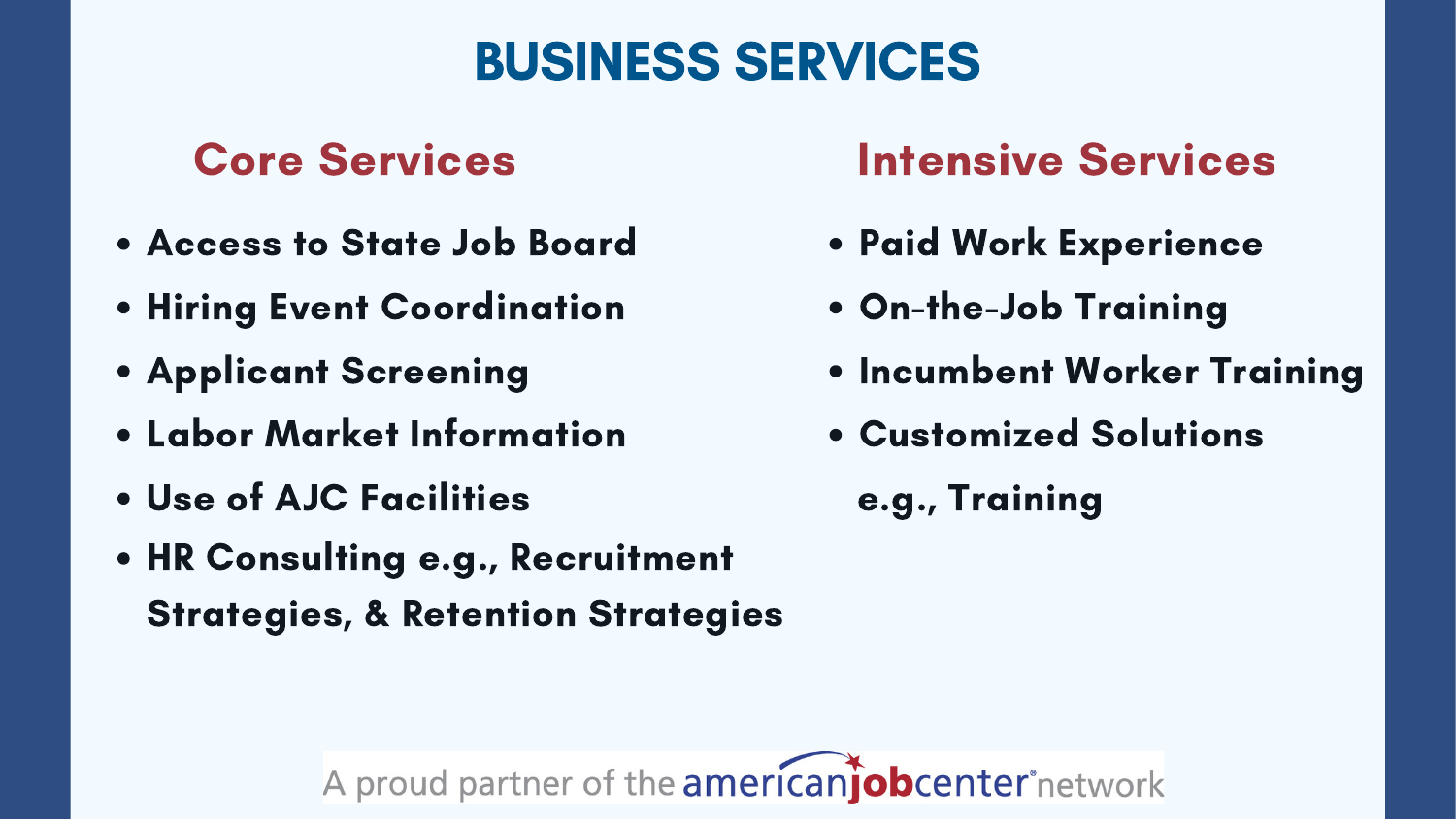# SPECIAL INITIATIVES

### Learning Management

System available to local businesses.

## Mobile Job **Center**

G.R.O.W.

### Extensive Course Catalog -

## **SkillUp** Montgomery

Over 130 Industry Recognized Credentials - PMP; Microsoft Office; Quickbooks; IT (CompTIA & Amazon).

Business Etiquette; Diversity; Critical Thinking; Emotional Intelligence; Social Media; Compliance.

Grant amounts equal 50-75% of a wages for the first 12 weeks of employment

### Continual engagement with public workforce system is encouraged to all applicants.

### Businesses affected by



Job center on wheels available to local businesses for events (mid-Summer).



A proud partner of the americanjobcenter network